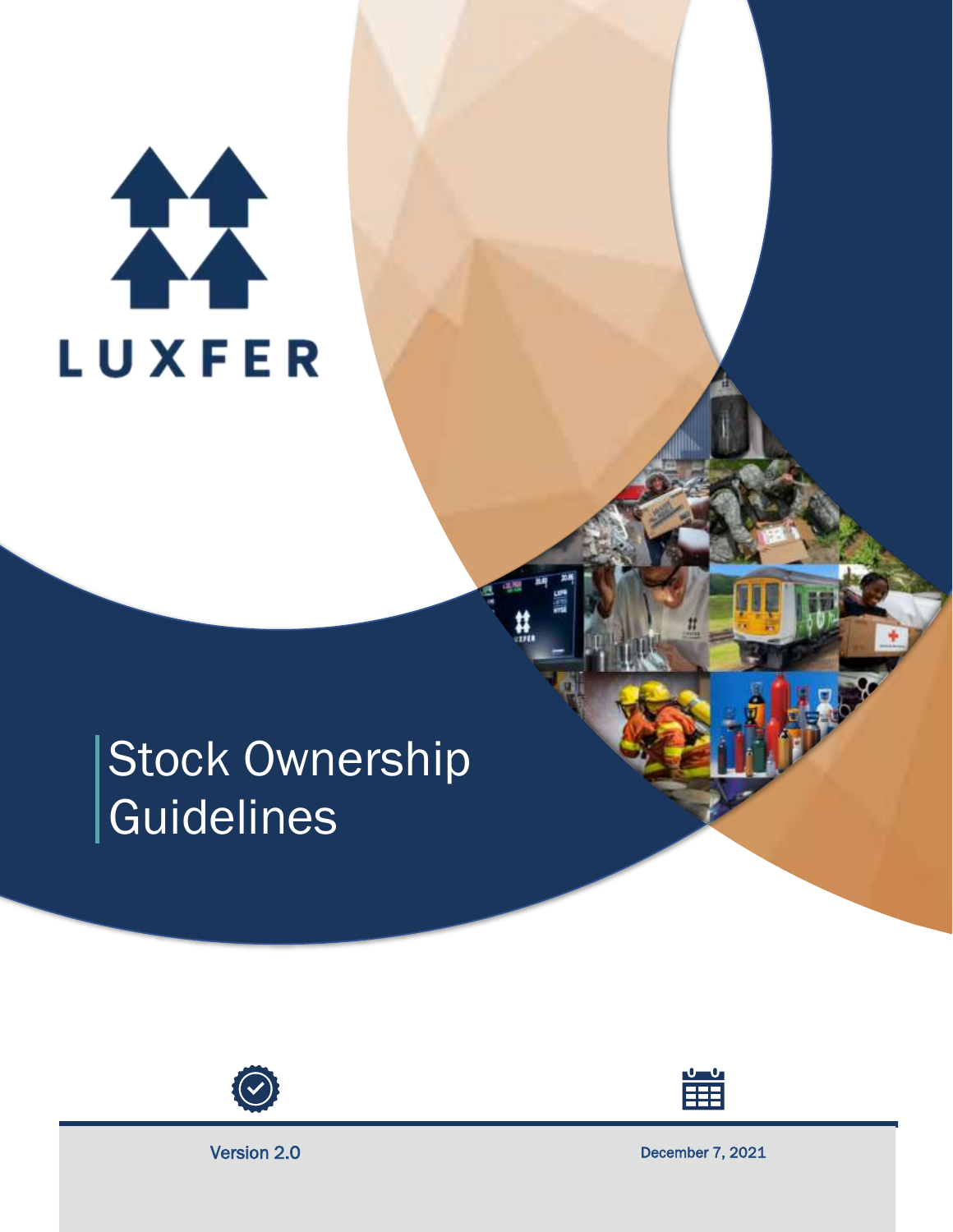## 1.0 PURPOSE

The Board of Directors of Luxfer Holdings PLC (the "Board") believes that it is important for Named Executive Officers and Directors of Luxfer Holdings PLC (the "Company" or "Luxfer") to have a financial stake in the Company such that their interests align with those of the Company's shareholders. In addition to such alignment of interests, the Board believes that share ownership promotes sound corporate governance and demonstrates a commitment to the Company. To meet these objectives, the Board has established these Stock Ownership Guidelines as expected best practice in relation to such Named Executive Officers' and Directors' shareholdings in the Company.

# 2.0 APPLICABILITY

These Stock Ownership Guidelines apply to all Non-Executive Directors, Named Executive Officers, and any other key employees that the Remuneration Committee may identify from time to time in consultation with management. Currently, the Company's Articles of Association do not require Directors to hold a minimum number of shares in the Company in order to qualify for appointment to the Board of Directors. However, the Company's Non-Executive Directors and Named Executive Officers are expected to comply with the terms of these Stock Ownership Guidelines. Notwithstanding the foregoing, any term relating to shareholding requirements contained in a Named Executive Officer's or other employee's employment contract shall be binding on any such employee and supersede these Stock Ownership Guidelines.

#### 3.0 MINIMUM OWNERSHIP GUIDELINES

Each Named Executive Officer and Director of the Company is suggested to own shares of the Company having a total value equal to the multiple of such person's annual base salary or retainer fee, as applicable, as set forth in the following table:

| <b>Position</b>                | Guideline              |
|--------------------------------|------------------------|
| <b>Chief Executive Officer</b> | 4x annual base salary  |
| <b>Chief Financial Officer</b> | 3x annual base salary  |
| Named Executive Officers       | 2x annual base salary  |
| Non-Executive Directors        | 3x annual retainer fee |

The above table represents minimum ownership guidelines. Named Executive Officers and Directors are encouraged to own shares of the Company's common stock above these levels. Unless otherwise specified in a separate written agreement, Named Executive Officers and Directors are encouraged to achieve these minimum ownership guidelines within five (5) years of their appointment or election; provided, each person serving as a Named Executive Officer or Director of the Company as of June 9, 2021 shall satisfy their respective guideline by June 9, 2026.

# 4.0 RETENTION RATIOS

Until each Named Executive Officer or Director has attained the suggested guideline, he or she is expected to make continuous progress toward his or her respective ownership guideline and shall comply with the following retention ratio until such guideline has been attained: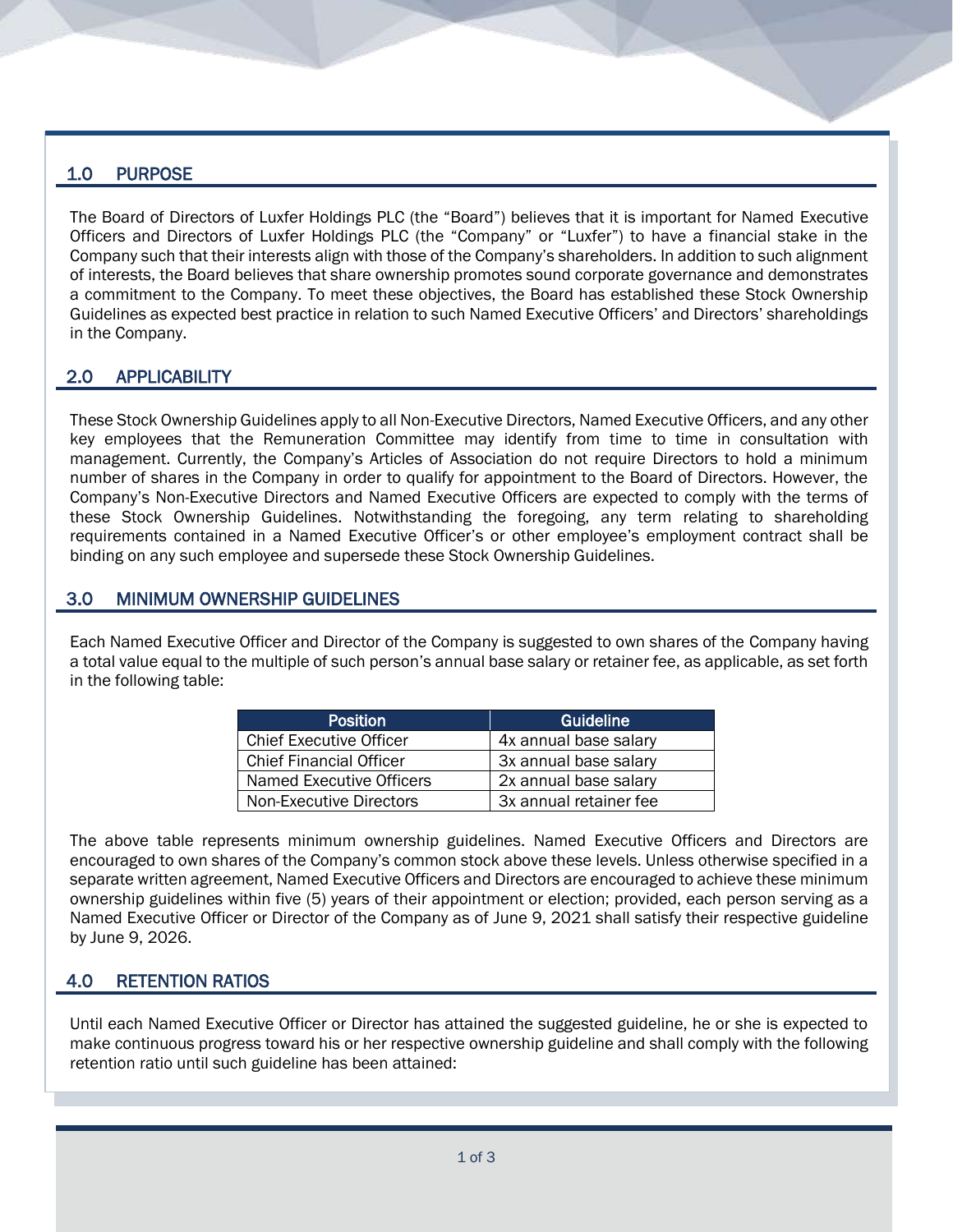| <b>Position</b>                | <b>Retention Ratio</b> |
|--------------------------------|------------------------|
| <b>Chief Executive Officer</b> | 100% of Net Shares     |
| <b>Chief Financial Officer</b> | 100% of Net Shares     |
| Named Executive Officers       | 100% of Net Shares     |
| Non-Executive Directors        | 100% of Net Shares     |

"Net Shares" means those Luxfer shares that remain after shares are sold or withheld, as the case may be, to (i) pay any applicable exercise price for an equity award and (ii) satisfy withholding tax obligations arising in connection with the exercise, vesting, or payment of an equity award.

# 5.0 EVALUATION

The Remuneration Committee will evaluate, at least once per year, the Named Executive Officers' and Directors' progress in relation to these Stock Ownership Guidelines. Unless otherwise determined by the Remuneration Committee, the measurement date will be January  $1<sup>st</sup>$  of the applicable calendar year. On each measurement date, progress will be measured using each Named Executive Officer's base salary then in effect and each Non-Executive Director's annual retainer fee then in effect. The stock will be valued using the average closing price per share of the Company's common stock over the last twenty (20) trading days of each calendar year. Once a Named Executive Officer or Director has achieved the applicable ownership guideline, such achievement shall continue, regardless of any changes in base salary (except for increases resulting from a promotion to a new role), retainer fee, or the share price of Luxfer common stock, so long as such person continues to own at least the number of shares of Luxfer common stock required in order to initially achieve the applicable guideline.

### 6.0 CALCULATING STOCK OWNERSHIP

The following types of equity count toward determining stock ownership for purposes of these Stock Ownership Guidelines:

- Shares owned separately by the Named Executive Officer or Director or owned either jointly with, or separately by, his or her immediate family members residing in the same household;
- Shares held in trust for the benefit of the Named Executive Officer or Director or his or her immediate family members;
- Shares owned by an entity in which the Named Executive Officer or Director holds, at minimum, a 51% ownership interest; provided, however, such shares shall be counted toward the ownership guideline in proportion to the Named Executive Officer's or Director's ownership interest in such entity;
- **EXECUTE:** Shares held in Luxfer's employee benefit plans;
- Shares purchased through Luxfer's Share Incentive Plan or Employee Stock Purchase Plan;
- Shares purchased on the open market;
- **EXE** Shares obtained through the exercise of stock options;
- Vested but unexercised stock options;
- Vested shares of restricted stock or restricted stock units ("RSUs"); and
- Unvested, time-based restricted stock or RSUs.